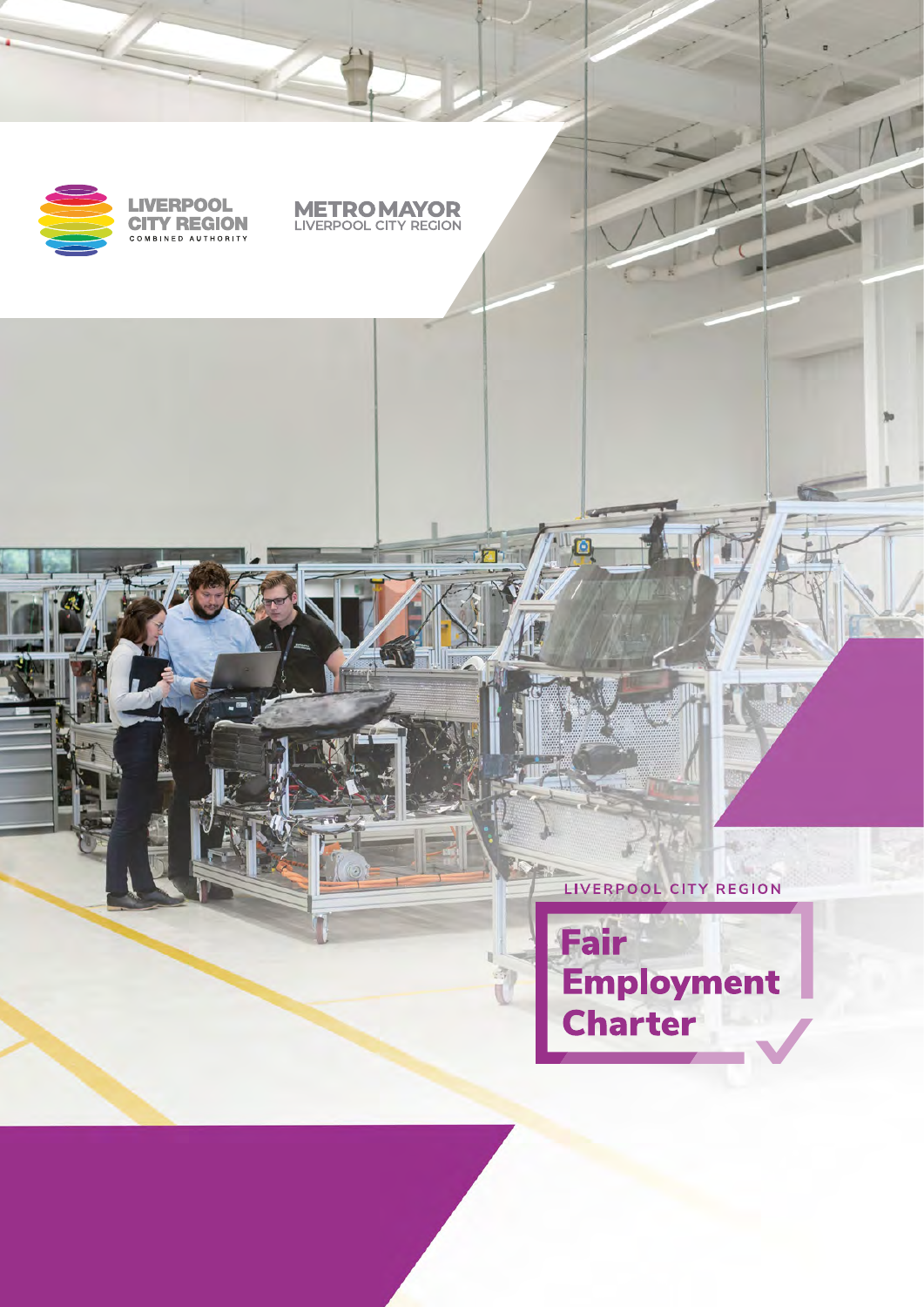#### Foreword

A fair day's pay for a fair day's work.

Thomas Carlyle wrote those words in 1843, but they could just as easily have been written by campaigners today. We have, of course, made massive strides forward since then. The introduction of the 48-hour week, sick pay and the minimum wage have all improved conditions for workers, but we still have a way to go.

Our region has a long and proud history as a place that stands up for the greater good. From Kitty Wilkinson and Eleanor Rathbone to modern day campaigners like Gee Walker and the Fans Supporting Foodbanks movement, we are always at the forefront of doing the right thing. We are a not place that follows the crowd, preferring instead to do things differently and blaze our own trail. I always like to say that where the Liverpool City Region leads, the rest of the country follows.

That is what our Fair Employment Charter is all about: making our region be the fairest, most equitable place in the country to work or run a business in.

It is not just about embarrassing unscrupulous employers – and we have seen too many of those during the Coronavirus pandemic – but helping to take them on a journey to better employment practices.

Just as importantly, it is about shining a light on and promoting good employers who do the right things: paying the Real Living Wage, clamping down on the insecure work or zero hours contracts, offering a real seat at the table to trade unions and giving staff opportunities to progress and thrive.

This charter has been a long time in the making. We have worked closely with trade unions, employers of all sizes and staff themselves to ensure that it reflects the needs, wants and priorities of staff and bosses alike.

If you are an employer in the Liverpool City Region we want to work with you. Whether you're already doing good, or you'd like to get better, we're here to help you be the best employer possible.

Stone Rotheram.

**Steve Rotheram** Mayor of the Liverpool City Region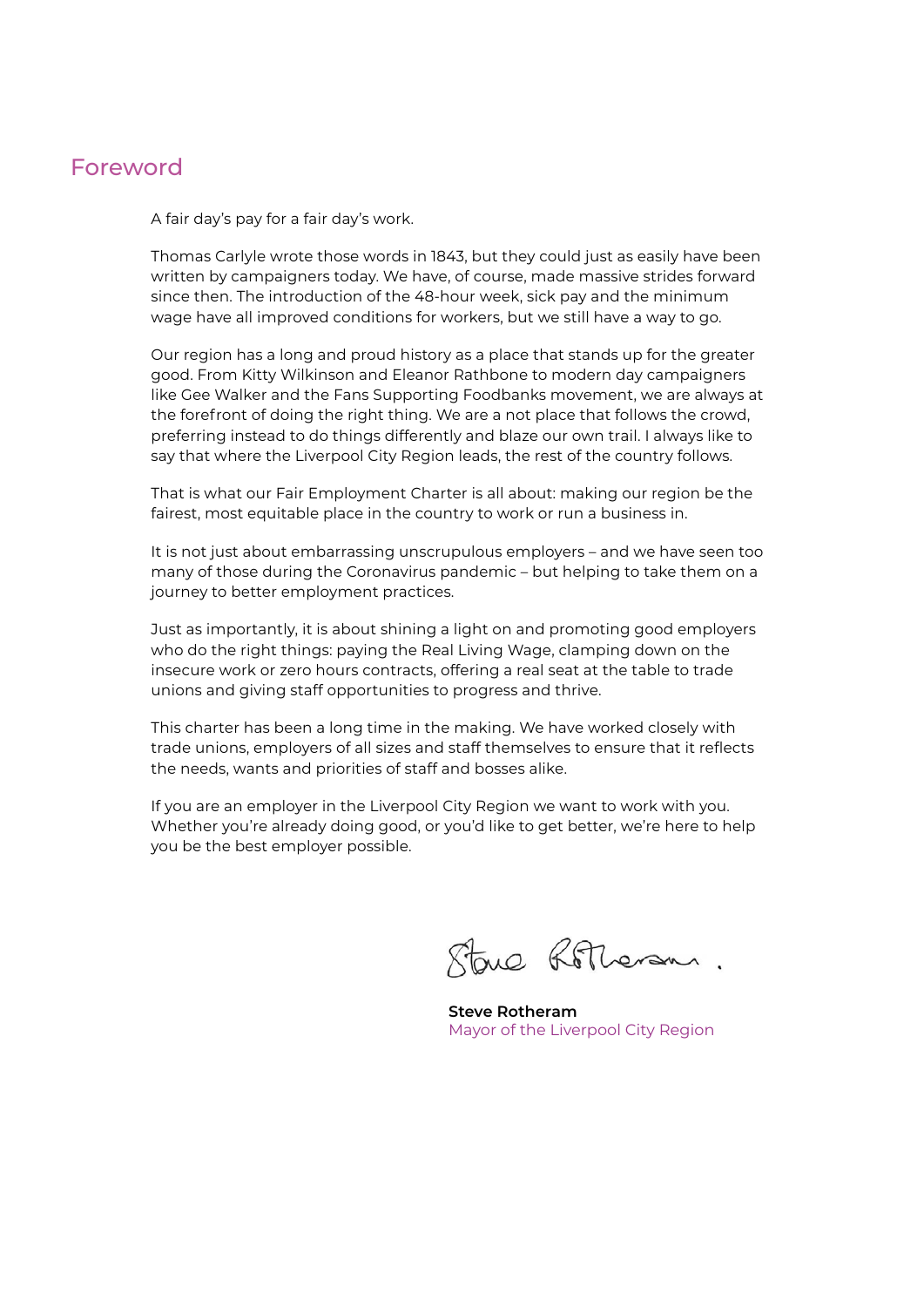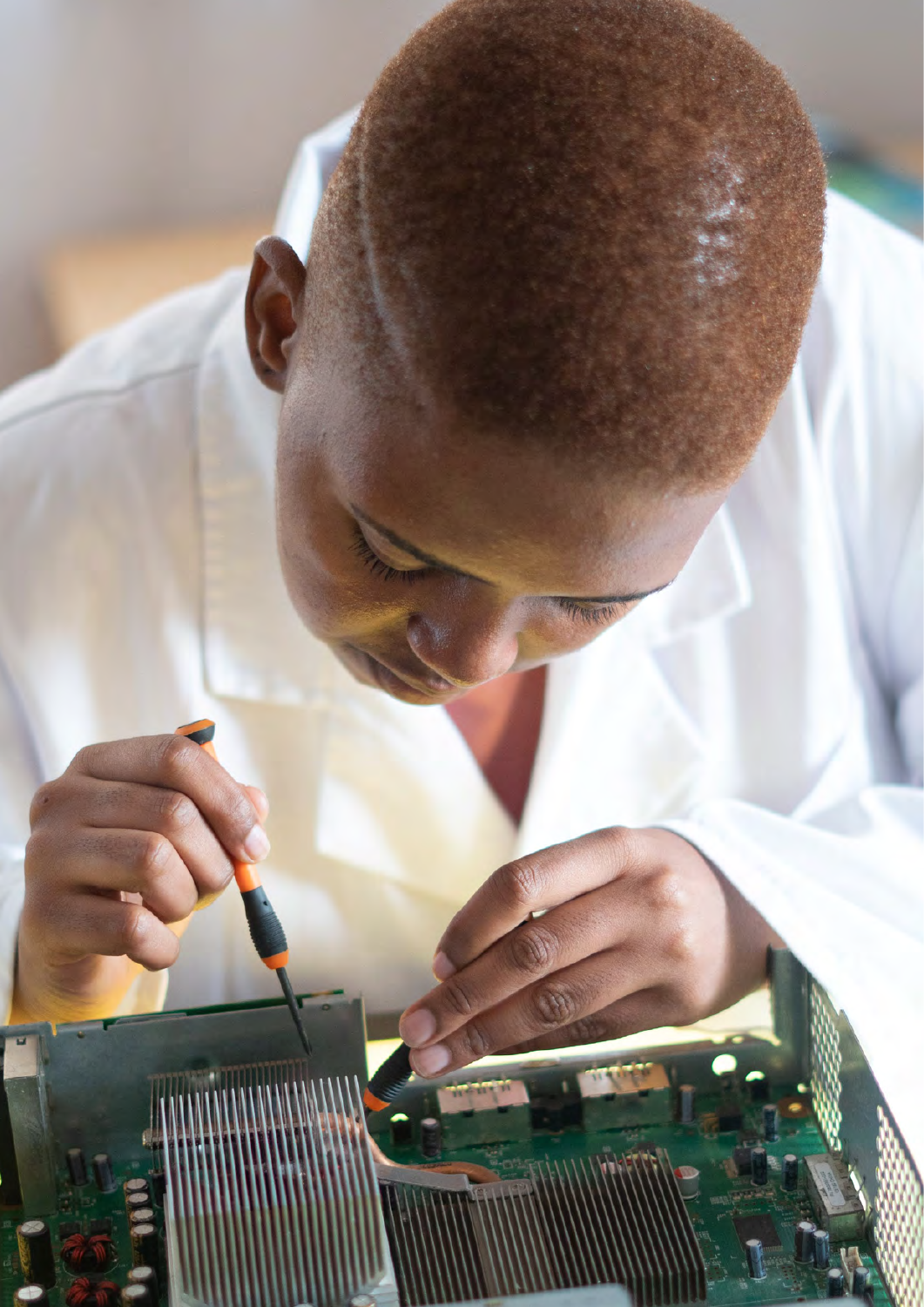## Background

The principle of fair day's wage for a fair day's pay has been enshrined within the social contract between employers and employees for a long time. However, in recent years there has been an erosion of that social contract with the introduction of employment approaches, such as exploitative zero hours contracts, that have seen the balance tilt more in favour of employers than employees.

In recognition of this, **the Mayor's election manifesto** contained a commitment to establish a **Fair Employment Charter for Liverpool City Region**, which would celebrate fair employment practices where they were in place and drive-up standards elsewhere. The intention was to recognise good quality and effective practice in fair employment and build the broader case amongst other employers for them to consider changing their practices.

An initial consultation on this took place in 2018, and this was followed up by further consultations in Spring and Autumn 2020: in total, over 300 respondents have provided feedback on what they consider fair employment to be and what should be included within a Charter. The final consultation in Autumn 2020 ensured the Charter reflected how the Covid-19 pandemic has changed the world of work for many and ensured a special focus on health and safety - both in our workplaces and homeworking spaces.

The final stage of this development has been guided by a Reference Group made up of representatives from **Trades Unions, the Chartered Institute of Personnel** and **Development, Acas,** and **employers from across the public, private, community and voluntary sectors.** This has helped to ensure that the final Charter will have been considered broadly and is therefore more likely to be able to be effectively implemented.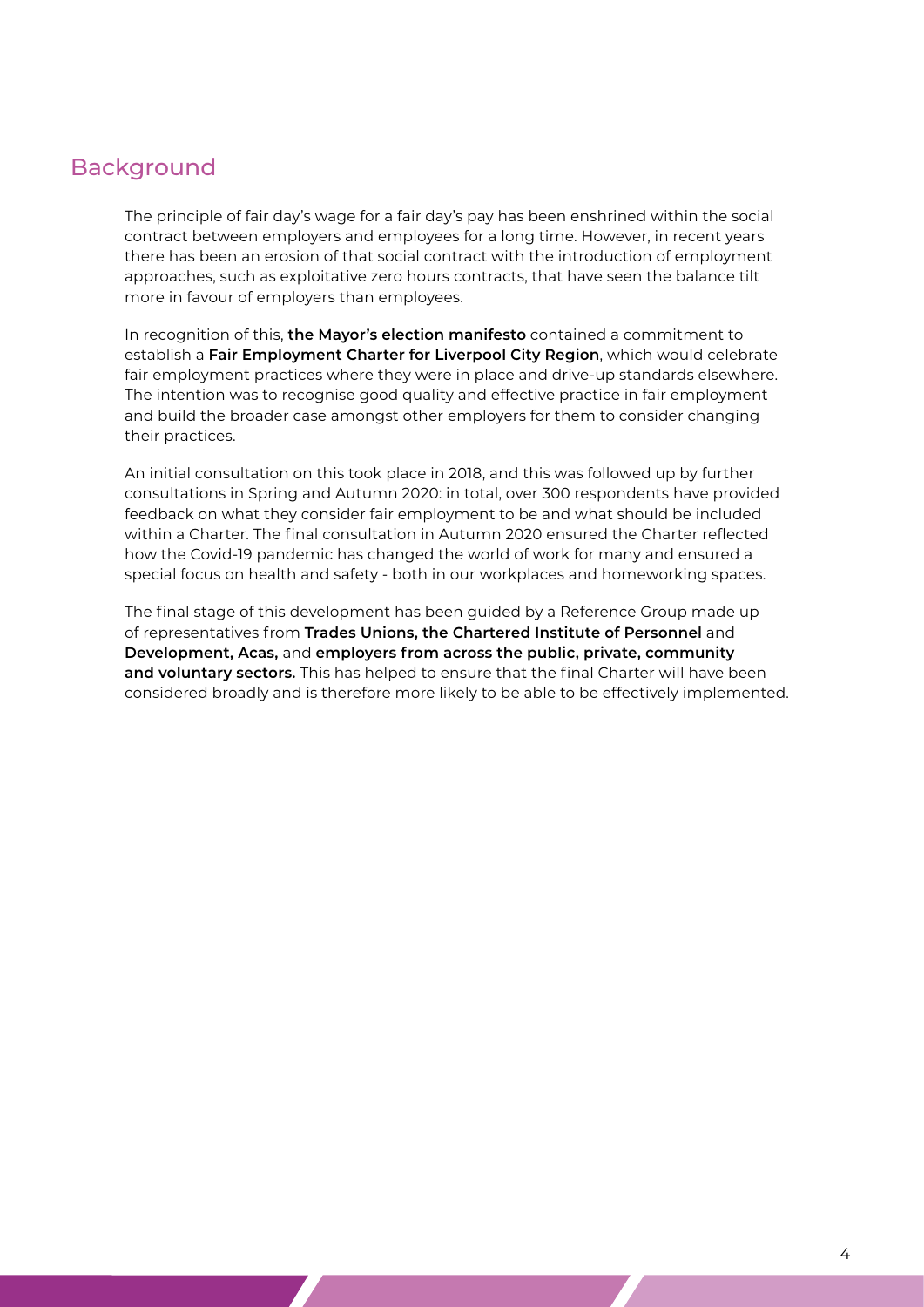# **Fair Employment Charter**

## **Healthy**

Healthy workplaces are productive workplaces that are safe for those working in them, whilst recognising the importance of mental and physical health inside and outside of the workplace.

We commit to **safe workplaces supporting a healthy workforce:**

| We will do this by | A commitment to ensuring a safe and healthy<br>working environment whether in the workplace,<br>on the road or in the home.                                                                               |
|--------------------|-----------------------------------------------------------------------------------------------------------------------------------------------------------------------------------------------------------|
| <b>Aspiring</b>    | Demonstrate compliance with baseline H&S<br>requirements.<br>Audit homeworking and other policies and<br>engage workforce in developing approach.                                                         |
| <b>Accredited</b>  | Meet Acas guidance on safe working.<br>A dedicated Homeworking and/or travel policy.<br>Demonstrate commitment to specific H&S<br>work for example measures to keep staff and<br>customers Covid-19 safe. |
|                    |                                                                                                                                                                                                           |
|                    |                                                                                                                                                                                                           |
| We will do this by | Understanding the importance of Mental and<br>Physical health to wellbeing and productivity.<br>Flexible working available to support work-life<br>balance and community or caring commitments.           |
| <b>Aspiring</b>    | Demonstrate an understanding of the<br>importance of mental health in the workplace.<br>Audit practices to comply with fair hours<br>approach.                                                            |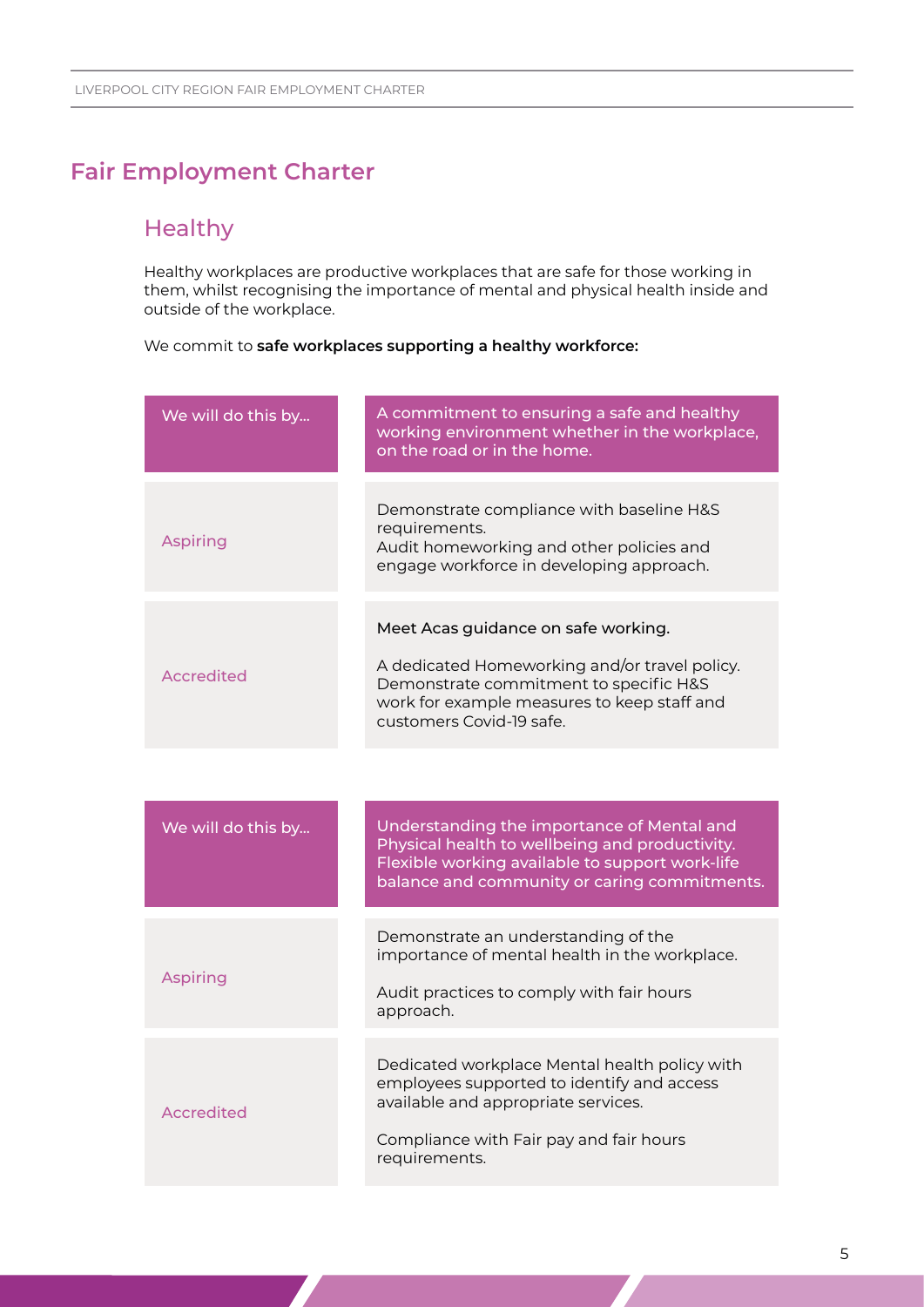# Fair

Fairly paid, secure work is the foundation of good work and good workplaces.

We commit to **Fair pay and fair hours:** 

| We will do this by | A defined set of hours available to each worker,<br>with minimal use of unstable and temporary<br>contracts and flexible working to support<br>productivity and wellbeing inside and outside<br>of work.                                                                                                                                                                |
|--------------------|-------------------------------------------------------------------------------------------------------------------------------------------------------------------------------------------------------------------------------------------------------------------------------------------------------------------------------------------------------------------------|
| <b>Aspiring</b>    | Audit practices to identify any atypical contracts<br>and consider how and whether they are needed.                                                                                                                                                                                                                                                                     |
| <b>Accredited</b>  | Meet Acas code of practice on handling Flexible<br><b>Working Requests.</b><br>Take measures to minimise unnecessary use of<br>unstable and temporary contracts outside of<br>defined and specific circumstances, including<br>regular reviews of these contract types,<br>defined notice periods for working hours and<br>referencing flexible working in job adverts. |
|                    |                                                                                                                                                                                                                                                                                                                                                                         |
| We will do this by | Fair pay, offering Real Living Wage or above and a<br>commitment to supporting local partnership and<br>co-operation in Liverpool City Region.                                                                                                                                                                                                                          |
| <b>Aspiring</b>    | Identify those paid below Real Living Wage and<br>put plans in place to work towards achieving the<br>level of Real Living Wage.                                                                                                                                                                                                                                        |
| <b>Accredited</b>  | Pay Real Living Wage or above to employees, and<br>work with defined contractors in identifying and<br>planning achievable actions to develop a plan to<br>pay Real Living Wage for this defined group.                                                                                                                                                                 |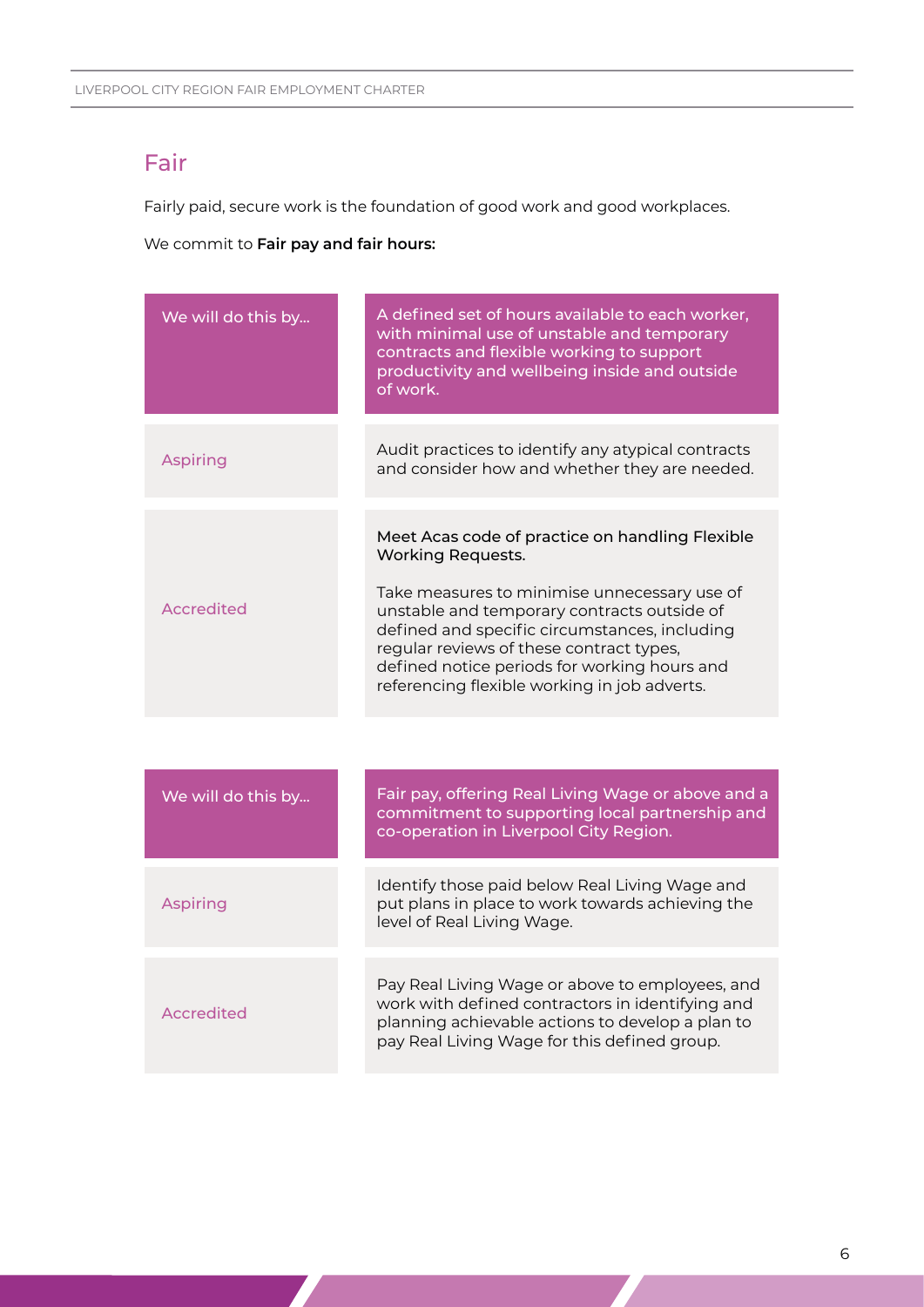## Inclusive

Good businesses and a successful economy can only be built if the talents of all are recognised and supported, barriers understood and removed, and talent maximised.

We commit to **Inclusive workplaces that support staff to grow and develop:**

| We will do this by | A recognised Diversity equality and inclusion<br>policy representing all protected characteristics<br>and proactive commitment to inclusivity and<br>diversity in recruitment and retention.                                                         |
|--------------------|------------------------------------------------------------------------------------------------------------------------------------------------------------------------------------------------------------------------------------------------------|
| <b>Aspiring</b>    | Undertake an Equality audit of staff and work<br>towards improvements.                                                                                                                                                                               |
| <b>Accredited</b>  | Meet Acas guidance on E&D.<br>Give evidenced examples of action taken to<br>improve equality, diversity and inclusion which<br>may include targeted recruitment, creating<br>career pathways, and promoting staff voice<br>through support networks. |
|                    |                                                                                                                                                                                                                                                      |
|                    |                                                                                                                                                                                                                                                      |
| We will do this by | The chance to access training so that staff<br>can perform, develop and manage positively<br>and effectively with procedures to recognise<br>and support performance that involve and are<br>supported by staff.                                     |
| <b>Aspiring</b>    | Plan to meet Acas guidance on appropriate<br>performance management and training policies.                                                                                                                                                           |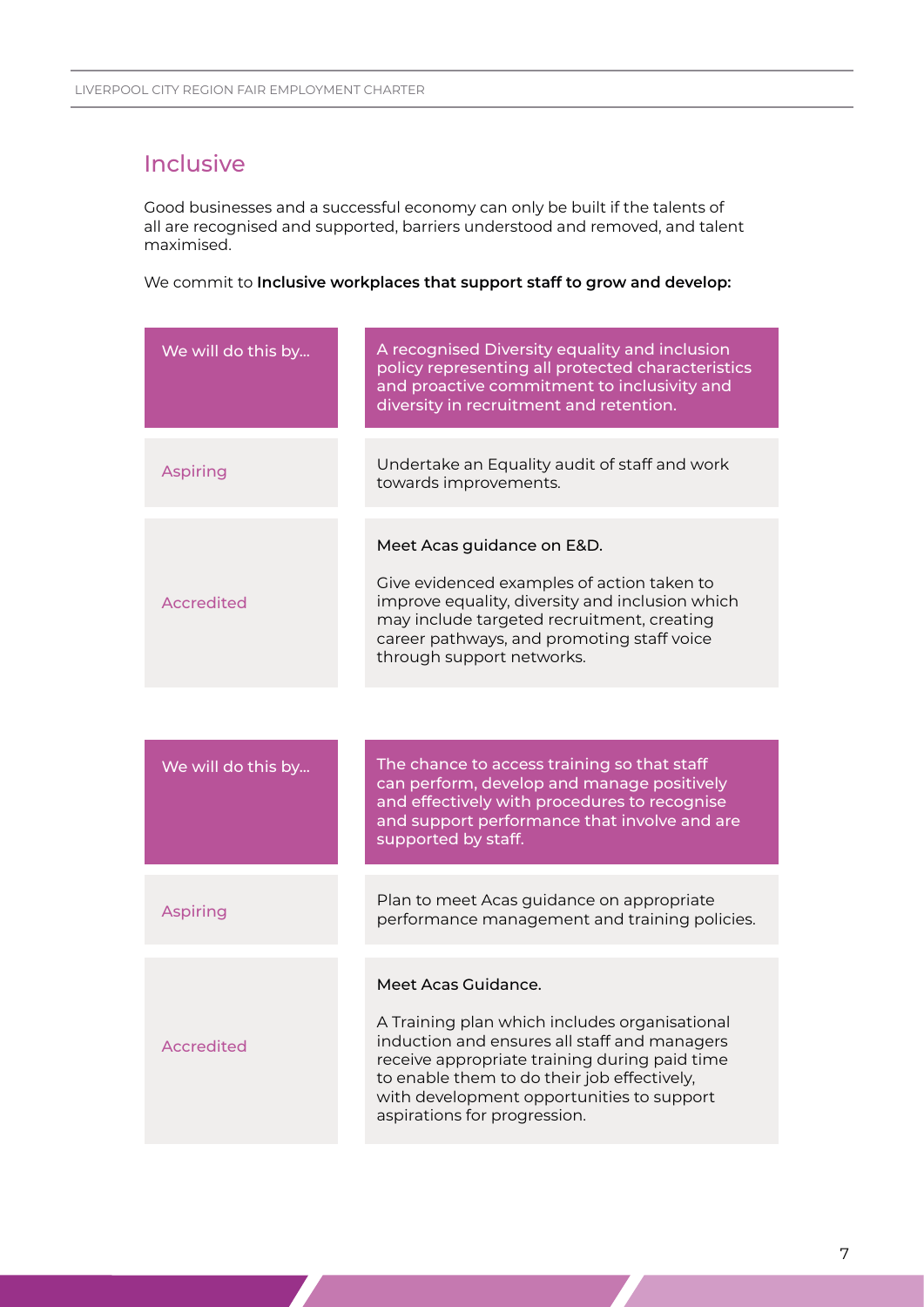### **Just**

Workplaces that offer opportunities for all, a collective voice for all staff, and support the next generation to prosper underpin a more just present and an even better future for Liverpool City Region.

We commit to **a voice for staff to help deliver justice in the workplace with opportunities available for young people:**

| We will do this by | An independent voice for staff in the workplace<br>with Trade Union recognition and membership<br>encouraged and valued.                    |
|--------------------|---------------------------------------------------------------------------------------------------------------------------------------------|
| <b>Aspiring</b>    | Inform staff of their right to join a Trade Union<br>and be willing to offer fair access to Trade<br>Unions.                                |
| <b>Accredited</b>  | Engage with Trade Unions representing their<br>staff and respond to requests for recognition<br>where this does not exist.                  |
|                    |                                                                                                                                             |
|                    |                                                                                                                                             |
| We will do this by | Building a fair future through opportunities,<br>apprenticeships and work experience for young<br>people.                                   |
| <b>Aspiring</b>    | Offer work experience where possible and actively<br>consider the benefits of apprenticeships or similar<br>opportunities for young people. |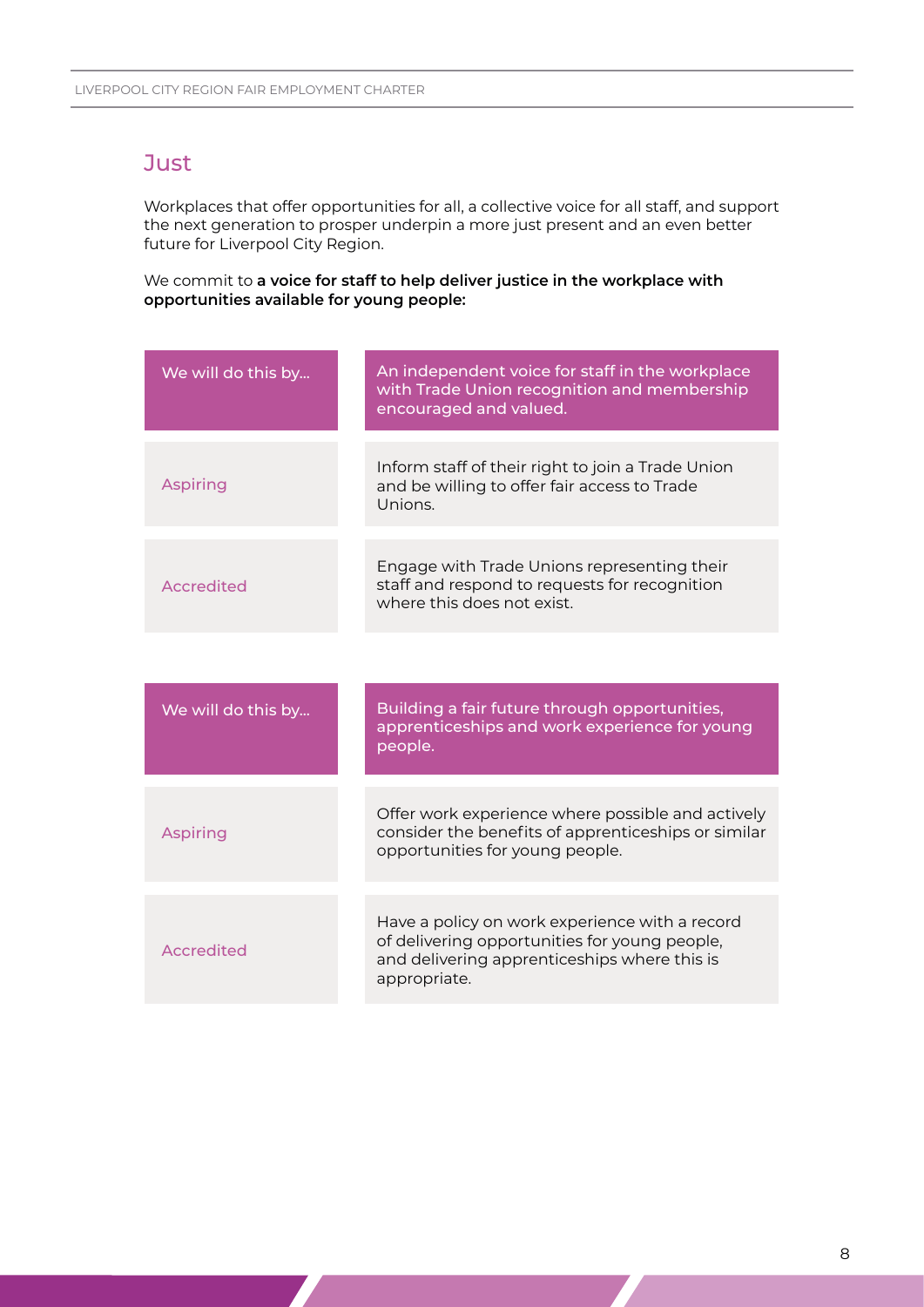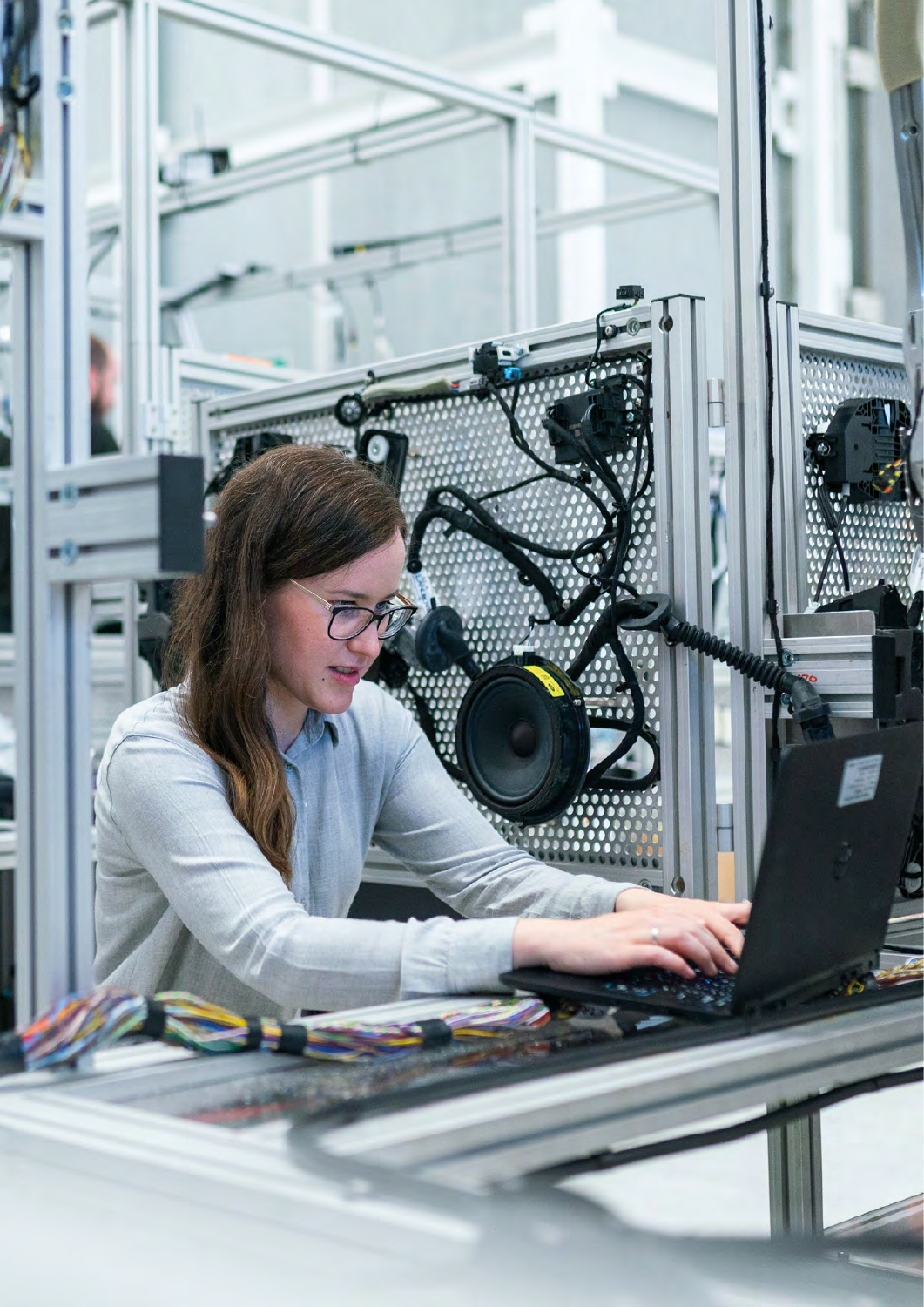#### Join our movement

By joining our movement you'll send a strong message to staff, customers, partners, and the public that your organisation is committed to the principle of fair employment and wants to play its part in building a healthy, fair, inclusive, and just Liverpool City Region.

We also believe that engagement with Charter can demonstrate key social value actions and commitments often necessary when applying to access funding and other opportunities to help your organisation grown and develop.

Any organisation - big or small - based within the Liverpool City Region can get involved. All we ask is that you share our commitment and our understanding of what fair employment is, and are willing to work with us on highlighting, developing and delivering this locally.

You can apply to be a member of our Fair Employment Charter, or get information and guidance about your application, by emailing **fairemployment@liverpoolcityregion-ca.gov.uk**